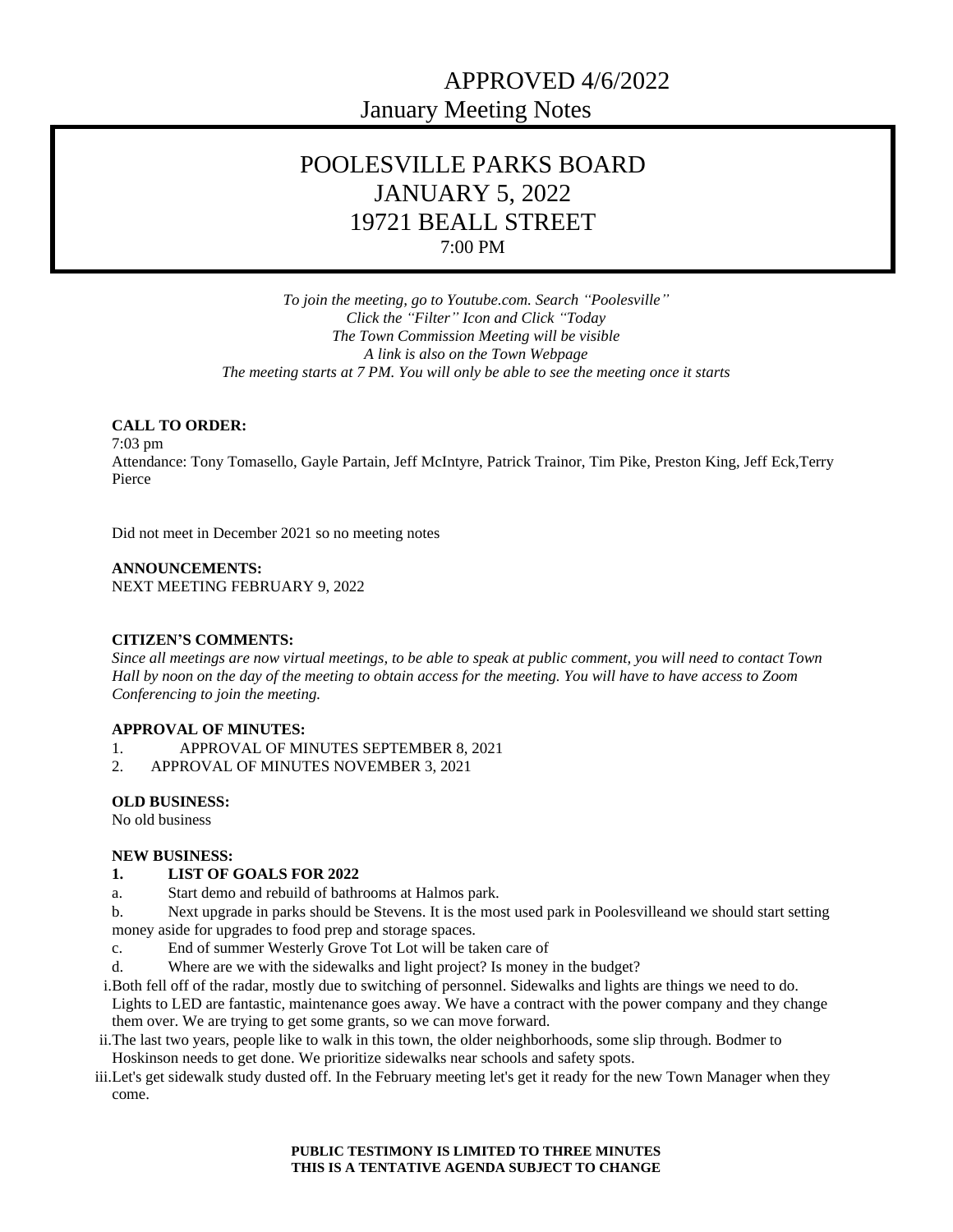e. Side walks, lights then Stephens Park.

f. Are we going to name Westerly Grove Park? Skip Ethridge came in to discuss future names. We never made a suggestion to the commissioners.

g. Crosswalks need to prioritize and make recommendations- Elgin and Fisher, by Wooton and 107 near elementary school, by West Willard from stoney Spring to Spurrier, Stoney Spring to Pool

h. Bike share - Is it possible - to get a bike share here - private companies come in and maintain a bike sharethey would want volume. Doug did a report and we were not viable for that operation.

## **2. LIST OF BIKE RACKS**

a. Tasked with finding out where we wanted bike racks and what was aesthetically pleasing.

i.They've been installed, 5 total- Brightwell bus stop at Barenger park, 2 there, 1 Wootton Tot Lot, Brooks Tot Lot, and Lori Gore Park - none of the three had bike racks. Stevens, Whalen, Halmos didn't have bike racks. The Town of Poolesville logo is beautiful on the racks.

ii.Need to order more for the new park that's coming on. What was the cost \$400 or \$500 per bike rack?

iii.Jeff will resend the email regarding the bike racks from Feb. 2020 to update

## **SUPERINTENDENT OF PARKS & STREETS REPORT:**

- A. Christmas Lights went well this year, will leave them up a little longer due to snow and looking cool
- B. First snow event, a little light in staff due to some Covid issues. We plow when there is less than 1 inch on
- the road. Waiting on 2 trucks to join the town fleet for over a year
- C. We got our tree replacements
- D. Did some pruning
- E. Winter time is when we get our bigger projects moving.
- F. Tree town USA trying to get that certification
- G. Sidewalks anything over  $\frac{1}{2}$  inch difference will grind the sidewalk down.
- H. If you see an issue, send it to Town Hall and they will get that to Preston to take care of.

### **TOWN COMMISSIONER LIAISON REPORT:**

1. Dec 2020 Commissioner meeting, Tony leaving us, staying until March, and is on PT hours until the end of March.

- 2. Comprehensive plan, Commissioners working on that and have residence survey come out in Jan
- 3. Jim Brown from Fair Access- Fair access committee is pushing for a new gym, a community center.
- 4. Opening Whites Ferry Letter to VA and MD officials went out. Jeff went to a meeting with Loudon

county officials, organizing a candidate forum for the MOCO position. Try and extract as many promises from candidate as we can get.

- a. Bassetts closed- absence of Ferry impacted the business.
- 5. 3 big projects approved -
- a. Waste water management- needs continued attention
- b. Soliciting for a new Town Manager

i.Tony mentioned that there wasn't enough emphasis on the Water Well System, and WasteWater Treatment Plant, and recommends that in the new job description. Good deal of the job is keeping people up to date in social media and the website has to be superwoman or superman. Preston asked if maybe 2 Town Managers- one that handles people and a second that handles infrastructure. Yes, there is a budget for an Assistant Town Manager. It is approved in the budget.

ii.Citizen committee- got 29 applications, HR folks who are residents, to help sort the applications. Commissioners did additional sorting. Steps in search, updated job description, citizen committee back on board, Mr. Roat suggested we include several military job posting areas. Brought on PT HR company to play a role in the selection and reviewing of the applications. Commissioners will do the interview.

6. Omicron MOCO cases increased. State of Emergency from Gov. Hogan. JEff on duty Monday, assigned to Frederick County, we help them from time to time. 2 calls, 1 transport and in 29 years never seen a hospital so overcrowded ever, beds with patients on them jamming the hallways, not a good scene. It is absolutely real.

7. Town hall shut down until the end of Jan for now. Water Treatment plant closed to visitors.

8. Tax duplication- TOP and MOCO bill us for the same thing, MOCO is supposed to give us the money back,haven't done since 2008- MML organization will try to codify the situation.

9. Trash survey- avg 4, 65% put trash out every collection day, estimate of the per residence monthly cost of trash service in poolesville \$20 is the correct answer. The contract finishes soon. Idea to collect the desires of the residents and put that into the bid.